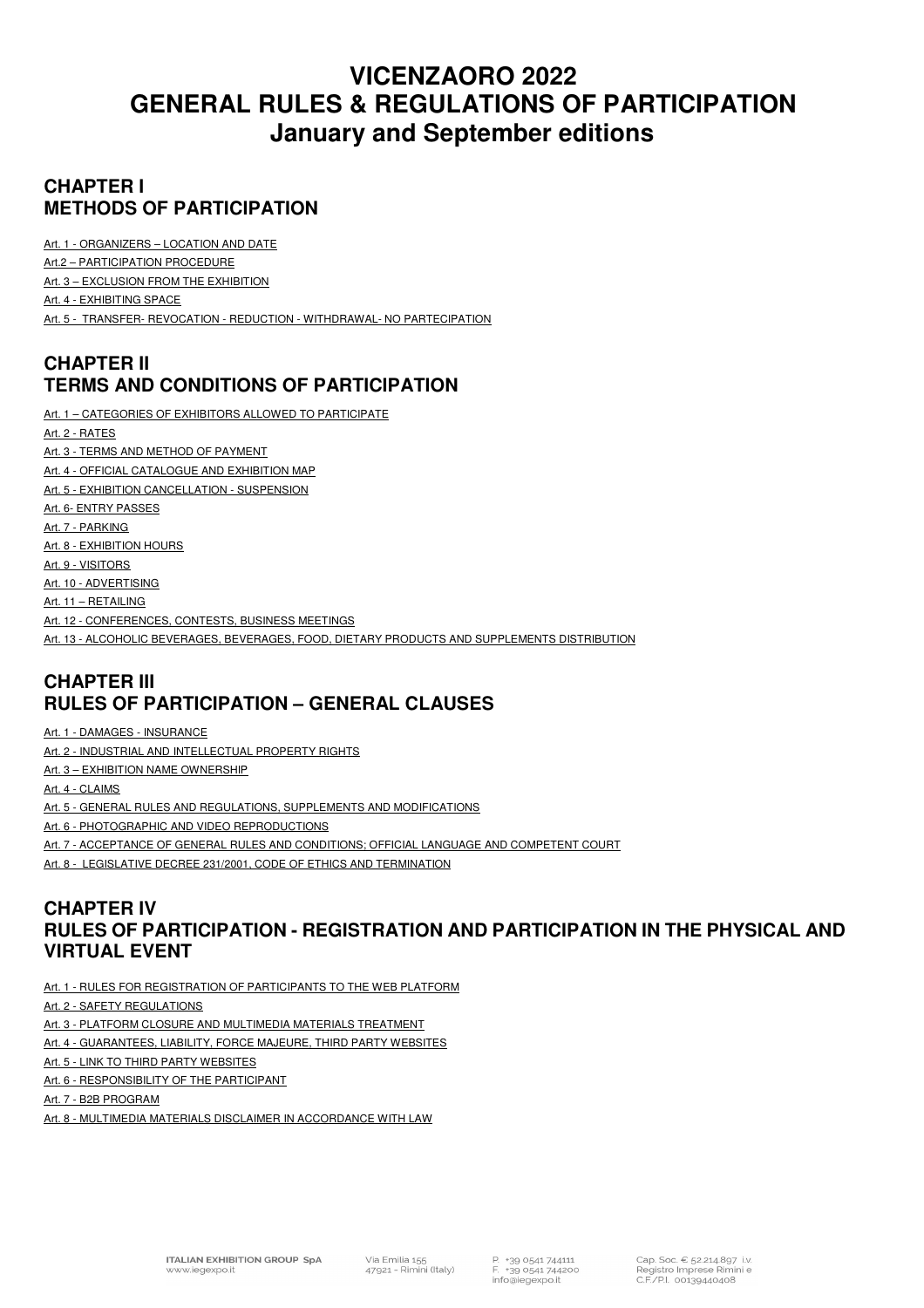## **GENERAL RULES & REGULATIONS OF PARTICIPATION VICENZAORO 2022**

## **CHAPTER I – METHODS OF PARTICIPATION - cod. ref: RGE\_VOJ/VOS22**

#### **Art. 1. - ORGANIZERS - LOCATION AND DATE**

Italian Exhibition Group S.p.A., Via Emilia 155, 47921 Rimini. Share Capital: € 52.214.097 (fully paid up), VAT Code 00139440408, Rimini Companies Register no. 00139440408, hereinafter also called "Organizer", organizes in Vicenza "VICENZAORO".

The Exhibition is divided into two editions: VICENZAORO JANUARY, scheduled for January 21<sup>st</sup> to 26<sup>th</sup>, 2022, and VICENZAORO SEPTEMBER, scheduled for

September 09<sup>th</sup> to 13<sup>th</sup>, 2022 (hereinafter "the Exhibition",)<br>**The VO'Clock Privé district will also be organized at the Vicenza exhibition** 

**center, during VICENZAORO, scheduled for March 18th to 20th, 2022. The VO Vintage district will also be organized at the Vicenza exhibition center,** 

**during VICENZAORO, scheduled for September 09th to 11th, 2022**.

## . **Art. 2 - PARTICIPATION PROCEDURES**

**2.1 APPLICATION FOR PARTICIPATION - rules for the contracting parties** 

Companies that intend participating in the expo can apply by sending the following documentation (in pdf format) via e-mail to expo@iegexpo.it:

- 2.1.1 an application or exhibitor forms (which can be downloaded from the expo's Web site), correctly completed and appropriately undersigned in every part, with company stamp and signature of the legal representative, as well as these expo Rules and Regulations.
- 2.1.2 receipt of payment of the 30% advance + VAT (indicated in the application form and in the participation proposal). This payment is optional for the the contracting party and, in the event of being paid within the deadlines indicated in the participation request, gives the right to the benefits indicated in the Exhibiting Area Request Form of the Application Form.

If paid, this deposit will be reimbursed in the event of non-acceptance of the participation application by the Organizer or in the event of the contracting party not signing the proposal of participation.

The Organizer reserves the right to relegate incomplete forms to a waiting list.

Applications will be examined for as long as exhibit space is available.

The Organizer reserves the right to not accept further special requests entered by the contracting party in the "Notes" section.

The Organizer reserves the right to reject applications if there are outstanding administrative issues.

With the indication of a different billing name on the invoices/fiscal documents, the contracting party/ declares to Italian Exhibition Group Spa that he/she will assess the proposal of participation that will be sent to him/her, in the interest of the person in whose name the invoice/fiscal document is issued, and by whom he/she has been commissioned.

In the event of any dispute on behalf of the person in whose name the invoice is issued. the contracting party/participant undertakes to settle any outstanding matters with Italian Exhibition Group SpA directly and personally.

#### **2.2 PARTICIPATION PROPOSAL 2.2.1 RULES FOR PARTICIPANTS**

Applicants will be informed they have been accepted to participate and notified of the allocated exhibition space via the document entitled "participation proposal"

including cost estimate with the indication of the assigned space.

The participation proposal once filled in, signed and sent to the Organizer by email to expo@iegexpo.it within the terms indicated in the same participation proposal constitutes an official participation contract.

It must be noted that, by sending the participation proposal, it is necessary to arrange payment of the deposit, as indicated in the proposal itself, unless already paid within the limits indicated in the participation application. In this case, the deposit does give any right to the benefits indicated in the Exhibiting Area Request Form of the application for participation.

With the indication of a different billing name on the invoices/fiscal documents, the participant declares to Italian Exhibition Group Spa that will participate in the expo, in the interest of the person in whose name the invoice/fiscal document is issued, and by whom he/she has been commissioned.

In the event of any dispute on behalf of the person in whose name the invoice is issued, the contracting party/participant undertakes to settle any outstanding matters with Italian Exhibition Group SpA directly and personally.

**2.2.2 RULES FOR CONTRACTING PARTIES RECEIVING SPACE IN LIEU OF PAYMENT (CONTRA DEALS):** 

contracting parties have to:

- send via e-mail to expo@iegexpo.it the appropriate form received from the Organizer, correctly completed and undersigned throughout, with the company stamp and the signature of the Legal Representative;
- invoice for receipt of space in lieu of payment, pursuant to the agreements with the Organizer, made out to Italian Exhibition Group S.p.A., Via Emilia 155, 47921 Rimini, VAT number 00139440408

The Organizer reserves the right to reject applications if there are outstanding administration issues.

#### 2.2.3 FULL DIGITAL PARTICIPATION

Participation in the event in a completely digital form, pursuant to article 5 of chap. 2 letter C, will be contracted through a separate participation proposal.

#### **ART.3 - EXCLUSION FROM THE EXHIBITION OR FAILLURE TO PROVIDE SERVICES**

### 3.1 REQUIREMENTS OF THE APPLICARION FORM

The Organizer reserves the right to not accept the application request, in the following cases:

- 3.1.1 the presentation of an application form that is not correctly completed and appropriately undersigned in every part, with company stamp and signature of the legal representative.
- 3.1.2 contracting party's rejection of the pre-arranged exhibiting rates and formats as indicated in Chapter II art. 2
- 3.1.3 the Organizer also reserves the right to not accept the application request for significant exhibition organization reasons. including the case of applications presenting product categories not relevant to those covered by the event.
- 3.1.4 in the event of non-compliance or ineffective fulfilment, even if partial, of the behaviour obligations and duties expressed in the code of ethics as per Chap. III art. 8.

In the above-mentioned cases 3.1.1, 3.1.2, 3.1.3, 3.1.4, the company will be refunded any deposit paid.

#### **3.2 –ORGANIZER'S WITHDRAWAL**

The contracting parties agree that the Organizer reserves the right to withdraw the signed proposal of participation if:

3.2.1 it has not been sent to the organizer within the deadline foreseen by the application for participation;

3.2.2 the company has not paid the necessary deposit within the limits foreseen by the application for participation;

3.2.3 there are significant organization reasons.

In the cases referred to in points 3.2.1 and 3.2.3, the company will return any money paid as an advance. Nothing else will be due as a consequence of the withdrawal and the Organizer will have the right to use the previously assigned area also through assignment to other interested parties

#### **3.3 PARTECIPATION PROPOSAL RESOLUTION**

The contracting parties agree that the Organizer will have the right to annul the undersigned proposal of participation, with a written communication to the Participant, in the event of non-compliance with or ineffective fulfilment (even if partial) on behalf of the himself Participant of the behaviour obligations and duties expressed in the aforementioned code of ethics, as per Chap. III art. 8. Such non-compliance will result for the participant in the contract being terminated ipso iure, as it constitutes a serious breach of contract, as per art. 1456 of Italian Civil Law. **3.4 PAYMENT OF BALANCE** 

In the event of failure to pay the balance within the limits indicated in Chapter II art.3, the Organizer reserves the right to:

3.4.1 - forbid the Participant or any stand fitters commissioned by the Participant to set up and fit out the stand. In the case of fitted areas (shell schemes) provided by the Organizer and/or other companies of the IEG group, to not personalize the stand with the participant's distinctive symbols/brands/logos.

#### 3.4.2 Not provide the requested technical services.

#### **3.5 OUTSTANDING ADMINISTRATIVE MATTERS**

It is specified that, in the case of outstanding administrative matters, even those also due to previous dealings with the Italian Exhibition Group, or in the case in which it is seen that the company is in a clear state of insolvency, the Organizer reserves the following rights:

- 3.5.1 non-acceptance of the application form,
- 3.5.2 later non-acceptance of the undersigned participation proposal,

3.5.3 - non-acceptance of application by participants with contra-deal arrangements, 3.5.4 - forbidding the Participant or any stand fitters commissioned by the Participant to set up and fit out the stand.

In the cases of art. 3.4 and art. 3.5, no compensation will be due to the company for any reason and the Organizer will have the right to retain any sum already paid for participation in the expo as partial or complete compensation for the previous outstanding debts.

#### **3.6 COMMUNICATION**

In all the aforementioned cases, the Organizer will take steps to give adequate written communication.

#### **Art. 4 - EXHIBITING SPACE 4.1 EXHIBITION LAYOUT**

#### Exhibition layout is at the final discretion of the Organizer, including space that may be arranged in other areas of the exhibition centre.

For expo layout requirements, the Organizer has the right, according to its undisputable judgement, to modify/reduce the standard width of passageways in some halls and some areas in the halls without compromising their safety and visitor circulation and without Participants being able to raise any objection regarding the matter**.**

#### **4.2 STAND ALLOCATION**

Exhibition space allocation is decided by the Organizer, taking into consideration the overall interests of the Exhibition, the order in which application are received, the area requested and, wherever possible, preferences expressed by the contracting party. It should also be noted that the plan attached to the participation proposal is to be considered provisional since the neighbouring areas and stands are subject to change.

The concept from VICENZAORO sees the event divided into several similar Districts (sections) in terms of market position, product quality level and distribution channels, Presence of the participant in one of the Districts is determined by Italian Exhibition Group S.p.A incontestable discretion, after careful assessment of the documentation

## produced by the Participant and the merchandise that he intends to exhibit. **4.3 MODIFICATION, REDUCTION, REPLACEMENT OF SPACE**

Even in the case of proposal acceptance by the participant, the Organizer nevertheless reserves the right to move, vary or modify the area allocated, in the interest of the show and its assured success.

The number of open stand sides may be modified if required by the Exhibition layout. The Organizer reserves the right, to be exercised at its sole discretion at any time and therefore even during the event, if its layout is modified, or for other reasons, both to change or to reduce any space already allocated or to replace it with another, even in a different area.

In the event of any of these cases arising participants will only have the right to the possible refund of a sum corresponding to the difference between what has already been paid as a participation fee and the effective cost of the area allocated to them.

#### **Art. 5 – TRANSFER- ANNULMENT – REDUCTION – WITHDRAWAL- NON PARTICIPATION 5.1- TRANSFER**

**ITALIAN EXHIBITION GROUP SpA** www.iegexpo.it

+39 0541 744111 +39 0541 744200 info@iegexpo.it

Cap. Soc. € 52.214.897 i.v. Registro Imprese Rimini e C.F./P.I. 00139440408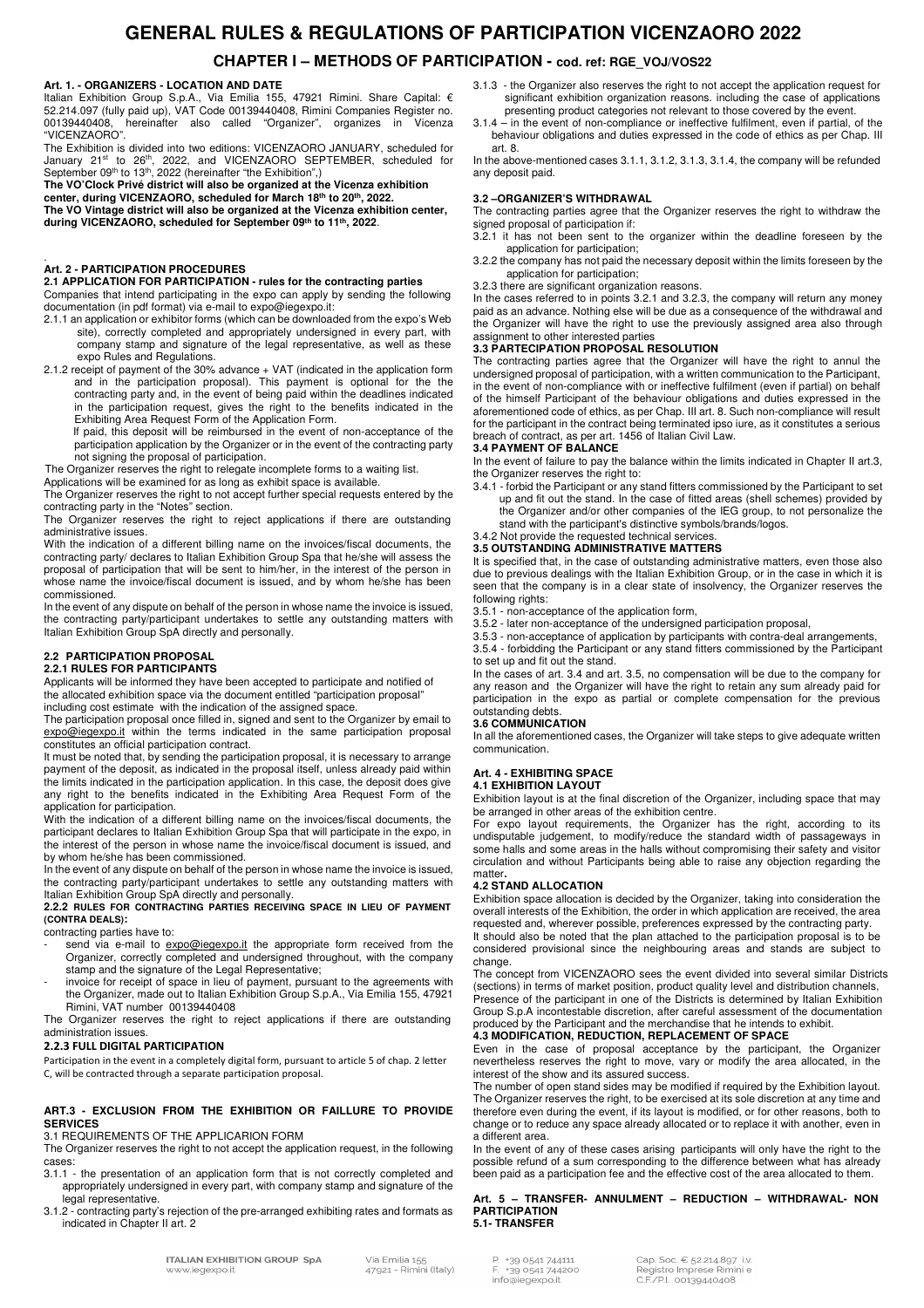# **GENERAL RULES & REGULATIONS OF PARTICIPATION VICENZAORO 2022**

## **CHAPTER I – METHODS OF PARTICIPATION - cod. ref: RGE\_VOJ/VOS22**

Stands or parts thereof may not be sublet or allocated, even free of charge, without prior authorisation from the Organizer. **5.2 ANNULMENT** 

Any Contracting party who, after having submitted an application for participation, intends withdrawing it must inform the Organizer rapidly, in writing. In this case, any advance already paid will be returned.

#### **5.3 REDUCTION**

Participants who request a reduction in the space allocated in the participation proposal, must promptly inform the Organizer in writing, stating the reasons for these changes.

In this case, the Organizer reserves the right to not accept the request or to accept it and:

5.3.1 - reduce the area, maintaining the allocated position and considering the excess space free to be rented.

5.3.2 - allocate a new space compatible with the expo layout, considering the space previously involved in the contract free to be rented

In the above cases, the sum to be paid will be recalculated according to the new area and position allocated.

#### **5.4 WITHDRAWAL**

Participants who, after having undersigned the proposal for participation, want to cancel participation in the exhibition, must promptly inform the Organizer, always in writing, stating the reasons for these changes.

Cancellation of participation entails the payment of specific penalties (without

prejudice to further damages) as follows: 5.4.1 - **January** edition withdrawal: if the written cancellation reachs the Organizer no later than November 30<sup>th</sup> 2021, the penalty will be equal to an amount corresponding to 50% of the entire balance due as determined in the signed exhibiting proposal.

If the written cancellation reachs the Organizer starting from December 1<sup>st</sup> 2021, the penalty will be equal to an amount corresponding to 100% of the entire

balance due as determined in the signed exhibiting proposal. 5.4.2 - **September** edition withdrawal: if the written cancellation reachs the Organizer no later than March 31<sup>st</sup> 2022, the penalty will be equal to an amount corresponding to 50% of the entire balance due as determined in the signed exhibiting proposal.

If the written cancellation reaches the Organizer starting from April 1st 2022, the penalty will be equal to an amount corresponding to 100% of the entire balance due as determined in the signed exhibiting proposal.

The amount of the penalties established above at points 5.4.1 and 5.4.2 will be retained from the deposit paid, specifying that in the event of that being insufficient or not paid at all, the difference or the entire amount due must be paid within 30 days of the date of written cancellation of participation.

Any sum remaining from deposits paid will be reimbursed by the Organizer.

Both editions Participant' withdrawal: penalties will be applied as follows. **5.4.3** – both editions withdrawal: penalties will be applied as follows.

If the written cancellation reaches the Organizer no later than November 30<sup>th</sup> 2021, the penalty will be equal to an amount corresponding to 50% of the entire balance due as determined in the signed exhibiting proposal.

If the written cancellation reaches the Organizer starting from December 1<sup>st</sup> 2021, the penalty will be equal to an amount corresponding to 100% of the entire balance due as determined in the signed exhibiting proposal

The above mentioned sums at point 5.4.1-5.4.2-5.4.3 due as penalty must be paid at the time of receiving the relative invoice.

The possibility of withdrawal will not be applied in case of acceptance of the full digital participation proposal

#### **5.5 NON PARTICIPATION**

Participant who have not occupied their area or begun set-up within 12 noon on the day before the inauguration, will be considered defaulting to all effects and, without prejudice to greater damages, will be obliged to pay as a penalty the sum equal to the entire participation fee for both editions; in this eventuality, the Organizer will also have the faculty to use the aforementioned area, assigning it to other interested parties. **5.6 BARTER ANNULMENT** 

In the event of cancellation, participants receiving space in lieu of payment will be subject to the conditions agreed to in the relative contract.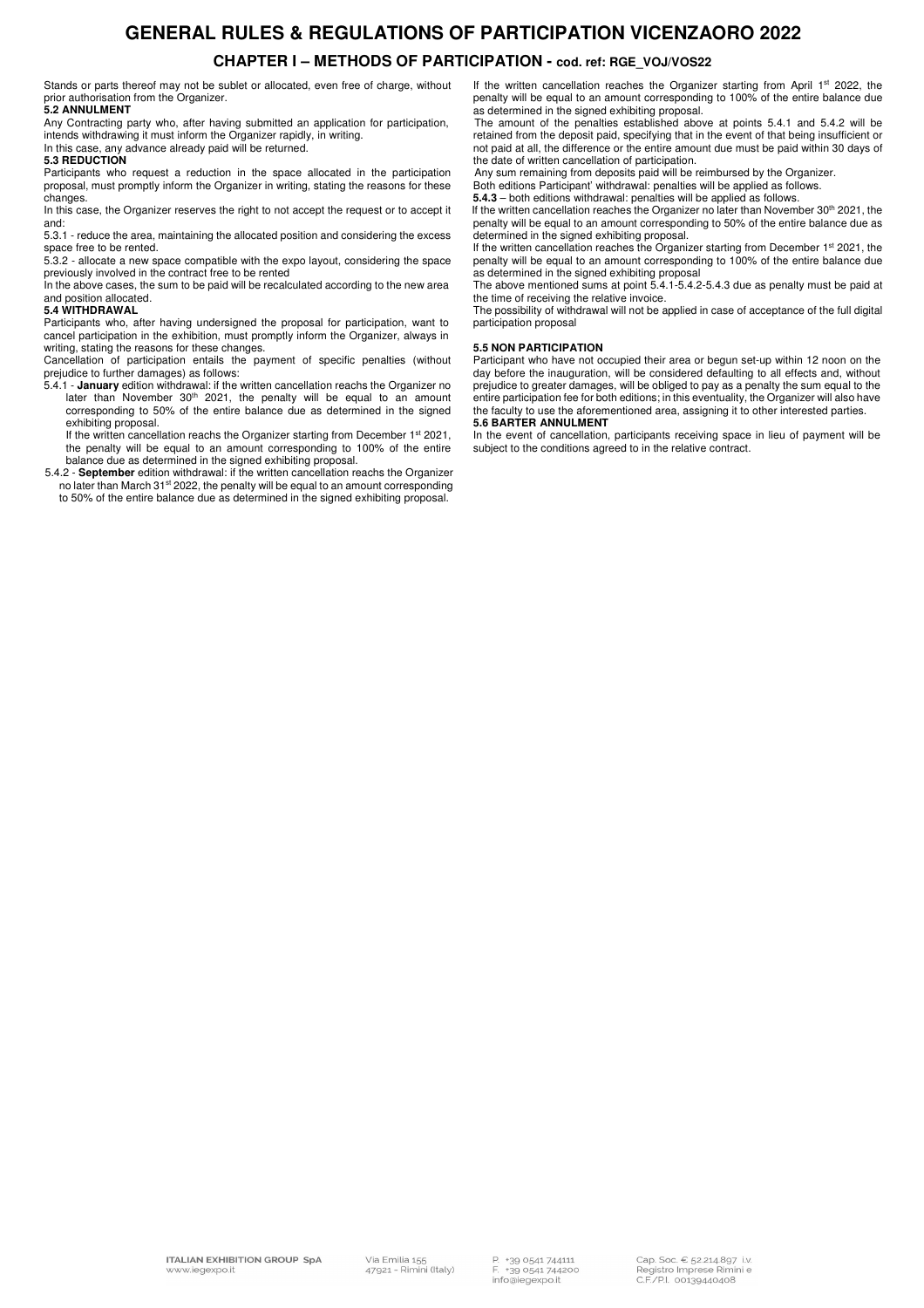## **GENERAL RULES & REGULATIONS OF PARTICIPATION IN VICENZAORO 2022 CHAPTER II – TERMS AND CONDITIONS OF PARTICIPATION - cod. ref: RGE\_VOJ/VOS22**

#### **ART. 1 CATEGORIES OF EXHIBITORS ALLOWED TO PARTICIPATE**  Participants must be:

1.1 Companies exhibiting products and services they manufacture/produce themselves or their agents; exclusive Italian agents, retailers for foreign companies. 1.2 Trade associations, financial organisations and bodies whose institutional role is promotion, research and increasing awareness for this specific sector and its services. 1.3 With regard to letters 1.1 and 1.2, it is specified that:

- 1.3.1 At VICENZAORO participants are obliged to exhibit and commercialize only and exclusively products, machinery and equipment, not previously used for commercial purposes by other owners/managers/venues.
- 1.3.2 Every product, machine and service shown during exhibition property of exhibiting companies or hosted - must be conform to the following product list
	- Gold Jewellery
	- Sterling Silver and other material Jewellery Gemstones, diamonds, pearls and corals
	- Semi-finished items, claps and mountings
	- **Watches**
	- Technology, equipment and packaging
	- **Services**
- 1.3.3 Representatives are obliged to indicate in the catalogue section on my.vicenzaoro.com the list of companies they represent and whose products they intend exhibiting. The Organizer reserves the right at any time to request the registered agency agreement or documentation proving this type of relationship;

1.3.4 companies can request to host other companies on their stands by stating this compulsorily using the co-Participant application form. The Organizer reserves the right to authorize this or not.

In the event of the Organizer's staff ascertaining any infringement of the obligation in points 1.3.1, 1.3.2, 1.3.3 and 1.3.4, the Organizer reserves the right to start proceedings to seek compensation for the damages

Any and all responsibility consequent to this, in relation to companies that are guests and/or part f groups, is to be intended as totally borne by the host company and/or the body organizing the group.

#### **Art. 2 - RATES**

Exhibition areas are all easy to see and access.

Exhibition areas are sold already equipped with fitting solution; therefore, companies requesting to be located in these pavilions must necessarily equip themselves with pre-fitted stand packages provided by the Organizer. The participation fee is declined as follows:

| <b>I EXHIBITION RATES SQM. – AREA</b> |                                                   |
|---------------------------------------|---------------------------------------------------|
| VOJ VOS22 - STANDARD RATE             | € 355,00 (TWO EDITIONS:JANUARY<br>AND SEPTEMBER)  |
| VOJ VOS22 - STANDARD RATE             | € 420,00 (ONE EDITION OR JANUARY<br>OR SEPTEMBER) |

| <b>BARE AREA</b><br><b>SUPPLEMENTS -</b><br><b>CORNER</b> | one edition<br>(VOJ22 o VOS22) | two editions (VOJ + VOS 22) |
|-----------------------------------------------------------|--------------------------------|-----------------------------|
| Up to 16 mg.                                              | 8%                             | 8%                          |
| From 17 a 32 mg.                                          | 6%                             | 6%                          |
| From 33 mg.                                               | 4%                             | 4%                          |

| <b>PREFERENTIAL</b><br>LANE | edition<br>one<br>(VOJ22 o VOS22) | two editions (VOJ + VOS 22) |
|-----------------------------|-----------------------------------|-----------------------------|
| Up to 16 ma.                | 8%                                | 8%                          |
| From 17 a 32 mg.            | 6%                                | 6%                          |
| From 33 mg.                 | 4%                                | 4%                          |

For participation in both editions, January and September, the invoices issued in different periods will refer to items of different practices.

Additional display formulas and services with the related costs are stated in the appropriate Commercial Brochure.

Ad hoc exhibition packages will be drawn up for certain Districts.

By preferential lane we mean passageways with greater flow of visitors.

If provided the name declared for the official event catalogue will be printed on the front of the stand.

The Participant must complete data in the dedicate section by the date declared by Organizer. In case on non-communication, the Organizer will proceeded with the declared specifications without the Participant being able to make request for compensation.

Aisle space occupied (subject to authorisation by Vicenza Expo Centre Operations Department) by carpeting or overhead linking structures will be invoiced by special agreements.

Participants must provide their stands with safe service buying it in the ecommerce section on the Reserved Area.

Each participating company must pay a Registration Fee (550 $\epsilon$ ), including: insurance, exhibitor badges based on the modules purchased, insertion of the paper catalog guide pocket - and online, WI-FI connection, electrical connection and related consumption up to a maximum of 1000 W of power used for each module.

The aforementioned registration fee also includes the use of **The Jewelery Golden Cloud** digital package:

- Name, Logo, Company Profile, Address, Website, Email, Tel.
- Coordinates\_Stand
- Header image
- Video Header (with direct video option) • Digital Catalog
- Matchmaking AI functionality

**ITALIAN EXHIBITION GROUP SpA** www.iegexpo.it

- Unlimited Digital Team Members
- Busiess Meeting (videocall & agenda function)
- Interactions with Visitors (visitor-exhibitor chat) • n ° 50 products / images
- 

Participants who, subject to the Organizer's authorization, host other companies on their stands are required to pay the sum of € 1.100, as well as the registration fee, for each company hosted.

Moreover, a hospitality fee and a registration fee will be charged to Participants who host companies not declared in the co-Participants application form on their stand without authorisation from the Organizer.

Other exhibiting formats and services with relative costs are indicated in the commercial brochure on site www.vicenzaoro.com Aforesaid costs do not include VAT.

#### **Art. 3 - TERMS AND METHOD OF PAYMENT 3.1 PAYMENT OF EXHIBIT AREA**

Payment of the deposit and the remainder of the sum indicated on the countersigned proposal of participation must be made via:

bank transfer, made out to: Italian Exhibition Group S.p.A.,

INTESA SANPAOLO SpA

Viale dell'Industria, 47 - VICENZA (VI) - 36100

IBAN: IT 85 X 03069 11889 100000000001 BIC CODE/SWIFT: BCIT IT MM 212

indicating the reason for payment as "ANTICIPO (o SALDO) (DEPOSIT or BALANCE) Indicating the reason for payment as well in the Victoria of Contract of the Participant's trading name and the Exhibitor's Code indicated in the application form sent by Italian Exhibition Group S.p.A.

Upon receipt of the deposit an invoice corresponding to the amount paid will be issued. The advance, if not already paid in the terms indicated in the participation proposal (where applicable) must be paid when the signed application form will be sent. Payment deadline are as follows:

## **VICENZAORO January 2022**:

The advance must be paid by 30/11/2021.

After that date, the advance payment must be made at the same time as the signing of the Participation Proposal.

Balance payment has to be paid within **December 20th 2021.**

#### **VICENZAORO September 2022:**

The advance must be paid by 31/03/2022.

After that date, the advance payment must be made at the same time as the signing of the Participation Proposal

Balance payment has to be paid within **August 22nd 2022.**

For both editions, failure to pay the balance results in the provisions foreseen in Chapter I Art. 3.4.

#### **3.2 PAYMENT OF TECHNICAL SERVICES**

Any technical services included in the participation proposal must be paid in the same way as the stand (deposit followed by balance settlement) point 3.1

Outstanding amounts for additional services, including any advertising previously agreed with the Organizer, requested after confirmation of participation, and any other expenses that may have been anticipated by the Organizer on behalf of Participants, must be settled: by online payment with credit card in the section "administrative services" in the Reserved Area, by bank transfer (for bank account see point 3.1 or at the cash desk in the Exhibition Centre during exhibition hours.

It must noted that the staff entrusted by Italian Exhibition Group Spa with the consignment of invoices relative to services to stands is in no way authorized to request or receive cash payment from Participants.

In case of any outstanding sums for services requested by participants represented and/or hosted on other Participants' stands, the Organizer holds the Participant renting the stand responsible for settling them. The relevant payments are to be made in the same way and by the same deadline as specified above.

#### **Art. 4 - OFFICIAL CATALOGUE AND POCKET GUIDE MAP**

Without accepting liability or making a commitment of any kind, the Organizer arranges the distribution/publication of the Official Expo Catalogue

Different formats (digital, app, on paper) may be present: methods and formats will be appropriately communicated to participants in the months prior to the expo

The completion of the Catalogue section, on behalf of participants, can be carried out in the "Catalogue" sub directory in the Exhibitors Restricted Area.

The section can be accessed by participants after signing the proposal of participation; data for inclusion in the catalogue can be updated until **November 30th 2021 for VICENZAORO JANUARY edition**, and until **August 25th 2022 for VICENZAORO SEPTEMBER edition**.

Some sections may be subject to payment: in this case, the rates will be clearly indicated in the section's heading.

The information provided in the catalogue section form will also be used to indicate Participants on the exhibition's guide map.

In the event of Participants not accessing the Catalogue section, or not updating the data in said section within the aforementioned deadline, the Organizer will publish in the printed version of the Catalogue the information already in its possession, including the names of possible represented enterprises indicated by the Participant on forms sent in previous years, and will automatically charge the Participant the sum of € 100 each (+ VAT if due) and the cost of the sections subject to payment in which their information was registered.

In this case, the Participant accepts all costs and responsibility, also in the event of any difference between the data published in the online Catalogue and those published in the printed Catalogue, as well as for any damages, also regarding any enterprises no longer represented in the current exhibition, completely exonerating Italian Exhibition Group SpA from any responsibility.

Participants accept responsibility for the information entered in the Catalogue section, exonerating Italian Exhibition Group S.p.A. from any liability for false declarations or declarations damaging others' image, reputation and/or rights of a personal nature, or regarding privacy.

Participants also state to exonerate Italian Exhibition Group Spa from any and all **responsibility caused by any errors or omissions in the printed Official Catalogue.**<br>
P.  $*39$  0541 744111<br>
F.  $*39$  0541 744200<br>
Registro Imprese Rimini e

info@iegexpo.it

Via Emilia 155 47921 - Rimini (Italy) Registro Imprese Rimini e C.F./P.I. 00139440408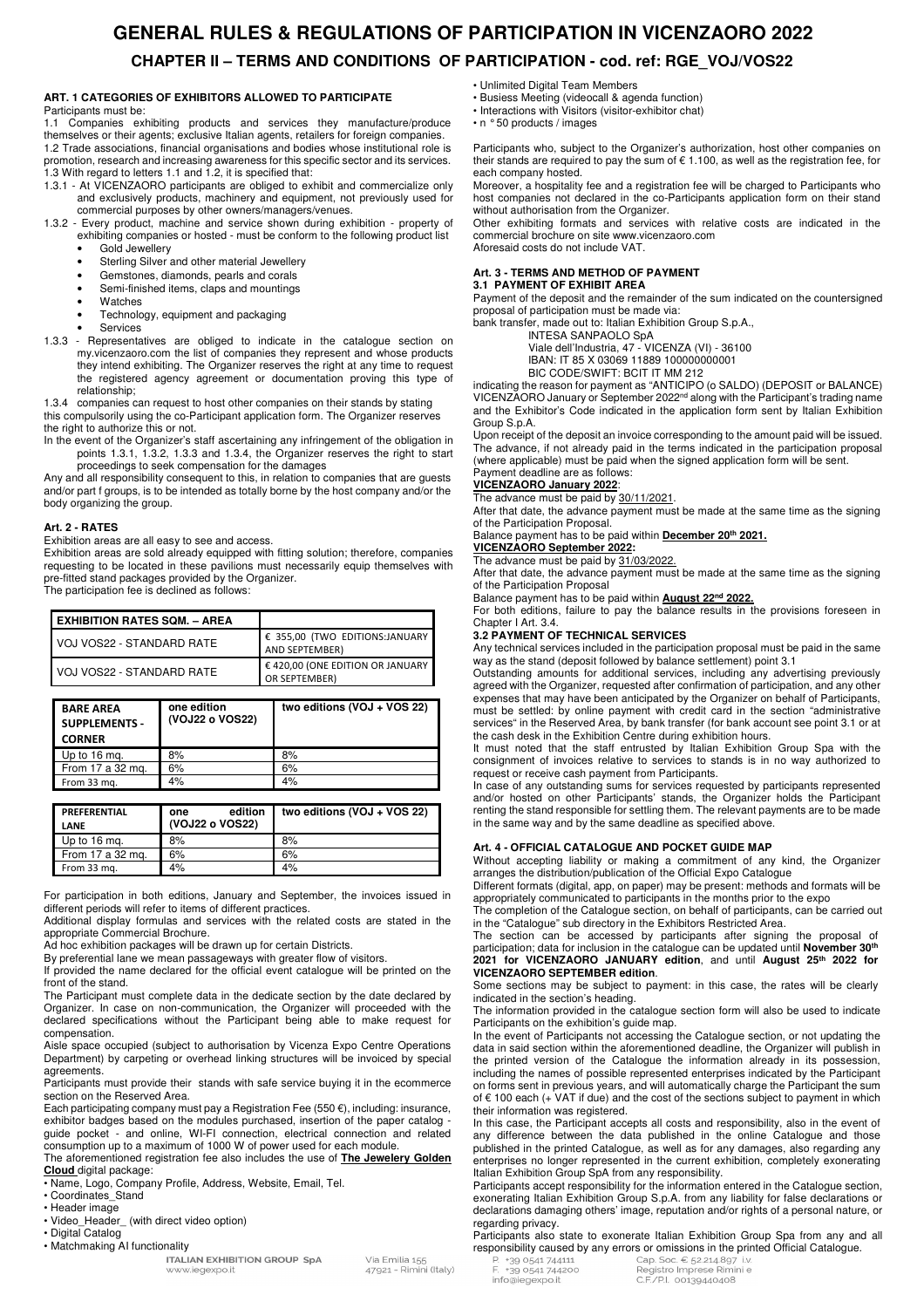## **GENERAL RULES & REGULATIONS OF PARTICIPATION IN VICENZAORO 2022 CHAPTER II – TERMS AND CONDITIONS OF PARTICIPATION - cod. ref: RGE\_VOJ/VOS22**

Any other technical or promotional indications may be included by Participants on request and will be invoiced.

The exhibition catalogue is the organizer's only official publication.

Any other promotional publication other than the Organizer's official publications, is the initiative of unauthorised private individuals.

#### **Art. 5 - EXHIBITION CANCELLATION – SUSPENSION**

If both editions or only one of the two editions, for any reason even independent of force majeure, cannot take place, the application for membership will lose all effect and the counter-signed participation proposal will be automatically resolved; in this case, the Organizer will refund the Participant any amounts already paid.

If, on the other hand, both editions or only one of the two editions are suspended after the opening date:

5.1 if the suspension occurs due to force majeure, no refund is due to the Participant; 5.2 in any other case, the Organizer will reimburse the Participant an amount commensurate with the lack of use.

In none of the above cases Italian Exhibition Group S.p.A. is required to pay compensation, penalties or compensation of any kind to the Participant.

If, due to force majeure, both editions or only one of the two editions could not take place, IEG will make every effort to propose alternative solutions to physical participation, including the methods of carrying out the event through the DIGITAL platform (referred to in Chapter IV).

#### **Art. 6 - ENTRY PASSES**

The Organizer provides each Participant with free entry passes (otherwise known as exhibitor badges) in a number proportional to the square meters occupied. These badges will be available in the Reserved Area only after the Participant has paid the amount due for participation.

The Participant is responsible for all the material received, therefore, in the event of its loss, the Organizer is not required to replace the material, except by charging the invoice for the new material requested by the Participant.

The entry passes are strictly personal and cannot be transferred even temporarily.

#### **Art. 7 - PARKING**

The Exhibition Centre has various parking areas, some of which are reserved for Participants. Access to and parking in these areas are possible after purchasing parking permits (limited availability) in the Restricted Area's e-commerce section. Parking permits are valid for the entire period of the exhibition.

Permits are only valid for CARS.

#### **Art. 8 – EXHIBITION HOURS**

The Organizer has the right to modify the exhibition's duration, opening and closing date, and daily opening hours.

This right does not oblige Italian Exhibition Group S.p.A. to offer participants total refunds or compensation of any kind.

Participants and their staff may enter the Exhibition an hour and half before opening time and must leave the venue at closing time. The Organizer may authorise extensions of these times on request.

#### **Art. 9 VISITORS**

The exhibition is open to trade members, who may visit the exhibition free of charge if they arrive with an invitation/ticket. In order to access the exhibition, all trade members must demonstrate that they work in the sector by showing a business card or other form of proof of status.

Participating companies are forbidden to supply invitations to visitors who are not trade members or to schoolchildren.

**The VO'Clock Privé section is open to trade operators on 18th, 19th and 20th March 2022 and to the public on 19th and 20th March 2022.** 

**The VO Vintage section is open to trade operators and to public. Admission is free**.

In addition to the indications of the Consolidated Act of Public Safety Laws (TULPS), for further security, access to the expo centre is forbidden to any person in possession of offensive weapons (art. 30 TULPS), as well as any person in possession of toy weapons, stunning devices, blunt instruments, work tools, explosive and incendiary substances/devices and toxic chemical substances. Exceptions may be granted at the sole discretion of the Organizer.

For further information on tickets, visitor access procedure, invitations for classes of students/schoolchildren and suchlike, please consult the visitor rules and regulations, please consult the exhibition's website

#### **Art. 10 ADVERTISING**

Advertising media are managed by The Organizer, who has the faculty of realizing at its discretion any advertising solution it considers opportune in the entire expo centre area.

While Participants enjoy complete freedom of advertising on their stands, they may not use any form of publicity that causes disturbance or involves direct comparison with other Participants, or which has a negative effect in any way on the exhibition's spirit of trade hospitality.

More specifically, Participants are forbidden to:<br>10.1 carry out any form of advertising/fivers/

- carry out any form of advertising/ flyers/ leafleting in indoor and outdoor areas of the Exhibition Centre, except on their stands;
- 10.2 display billboards and/or samples, even if merely indicative, on behalf of companies not listed in the application form and not represented;
- 10.3 perform entertainment or shows of any kind with the aim of presenting products, even only on their own stand, without prior authorization by the Organizer.
- 10.4 Moreover, no company (whether a Participant, guest, or represented at the exhibition) may publish any logos or trademarks on official Organizer's promotional material except those agreed on in advance with the Organizer.

Without prejudice to the above clauses, all forms of publicity and/or advertising are allowed outside allocated exhibition areas only if previously authorised by the Organizer, and are subject to payment of the fees indicated in the advertising price lists.

- Participants are totally and solely responsible for:
- 10.5 any civil, administrative or criminal liability deriving from advertising content;
- 10.6 any civil, administrative or criminal liability deriving from advertising action;
- 10.7 any and all liability with respect to participants and/or third parties in general for its advertising content or infringement of any laws, including those regarding competition.

Failure to comply with the aforementioned restrictions will result in the Participant being subject to a fine of  $\epsilon$  2,000 (two thousand) for each infringement of the aforementioned regulations ascertained by the Organizer.

The Organizer also reserves the right to lodge further claims for compensation of greater damage sustained.

#### **Art 11 - RETAILING**

Spot sales and provision of paid services are strictly prohibited. The Participant accepts any and all responsibility for infringements of this prohibition, releasing Italian Exhibition Group S.p.A. from any consequent liability and/or obligation. Disputes with other operators arising from this infringement, must be settled directly by the Participants involved, releasing Italian Exhibition Group S.p.A. from any relevant

#### responsibility and/or obligation in this regard. **Though sales are strictly forbidden in all the exhibition halls, as specified in the first paragraph of this article, in the VO Vintage section it will be possible to**  make "on-the-spot" retailing only in specific designated areas (Hall 8.1).

The sale of these products is permitted in compliance with all the regulations supervising their marketing, including the possession of a regular license, which the trade operator must fulfil, with exemption of any responsibility of Italian Exhibition Group S.p.A..

Participants are responsible for compliance with these regulations and Italian Exhibition Group S.p.A. will in no way be held responsible in this respect. The Participant is also liable for any administrative costs or taxes legally applicable to the sales and Italian Exhibition Group S.p.A. will not be held responsible even in the event of non-compliance on the Participant's behalf.

Furthermore, Italian Exhibition Group S.p.A. declines all responsibility in the event of malfunctioning of the operator's pos, even if the malfunction is due to technical problems related to wi-fi.

It is also understood that any disputes that may arise between Participants (due to unfair competition, sale of similar products, etc.) must be settled directly by the Participants, and Italian Exhibition Group S.p.A. will be completely exonerated from responsibility in the matter.

### **Art. 12 - CONFERENCES, CONTESTS, BUSINESS MEETINGS**

#### **12.1 EVENTS**

Conferences, contests, business meetings and events of various types may be held during the Exhibition.

### **12.2 BUSINESS MEETING**

Italian Exhibition Group S.p.A. shall not be held in any way responsible in the event that one or more of the scheduled business meetings cannot be held, or in the event that dealings between buyer and Participant do not lead to the desired results; any and all relations between the latter shall be managed exclusively by the two parties involved, exonerating Italian Exhibition Group S.p.A. from all and any responsibility.

#### **Art.13 ALCOHOLIC BEVERAGES, BEVERAGES, FOOD, DIETARY PRODUCTS AND SUPPLEMENTS DISTRIBUTION**

Only small amounts of beverages, food, dietary products & supplements may be served to visitors and only for tasting purposes, so must be moderate and suitable for eating or drinking on-site.

Above mentioned products must compulsorily be compliant with Italian and European regulations, particularly regarding safety, personal health and the sale of said products.

Italian Exhibition Group S.p.A assumes no responsibility whatsoever in the event that, following checks carried out by the appropriate authorities, infringements are ascertained of the aforementioned regulations; any and every charge, consequence and sanction will be totally borne by the exhibitor in question, who will also be bound to respect all the contractual obligations regarding its participation in the expo.

Participants therefore also personally assume any and every onus and liability in relation to third parties in general in the event of false statements, as well as any damages due to the tasting/offer of products that do not meet legal requirements, totally exonerating Italian Exhibition Group S.p.A. regarding this matter.

Glasses, bottles or other glass objects may not be removed from stands: these items must be placed in areas accessible only to the Participant's staff.

Participants and their staff are bound to comply and ensure compliance with the aforesaid safety requirements, bearing all liability for failure to do so.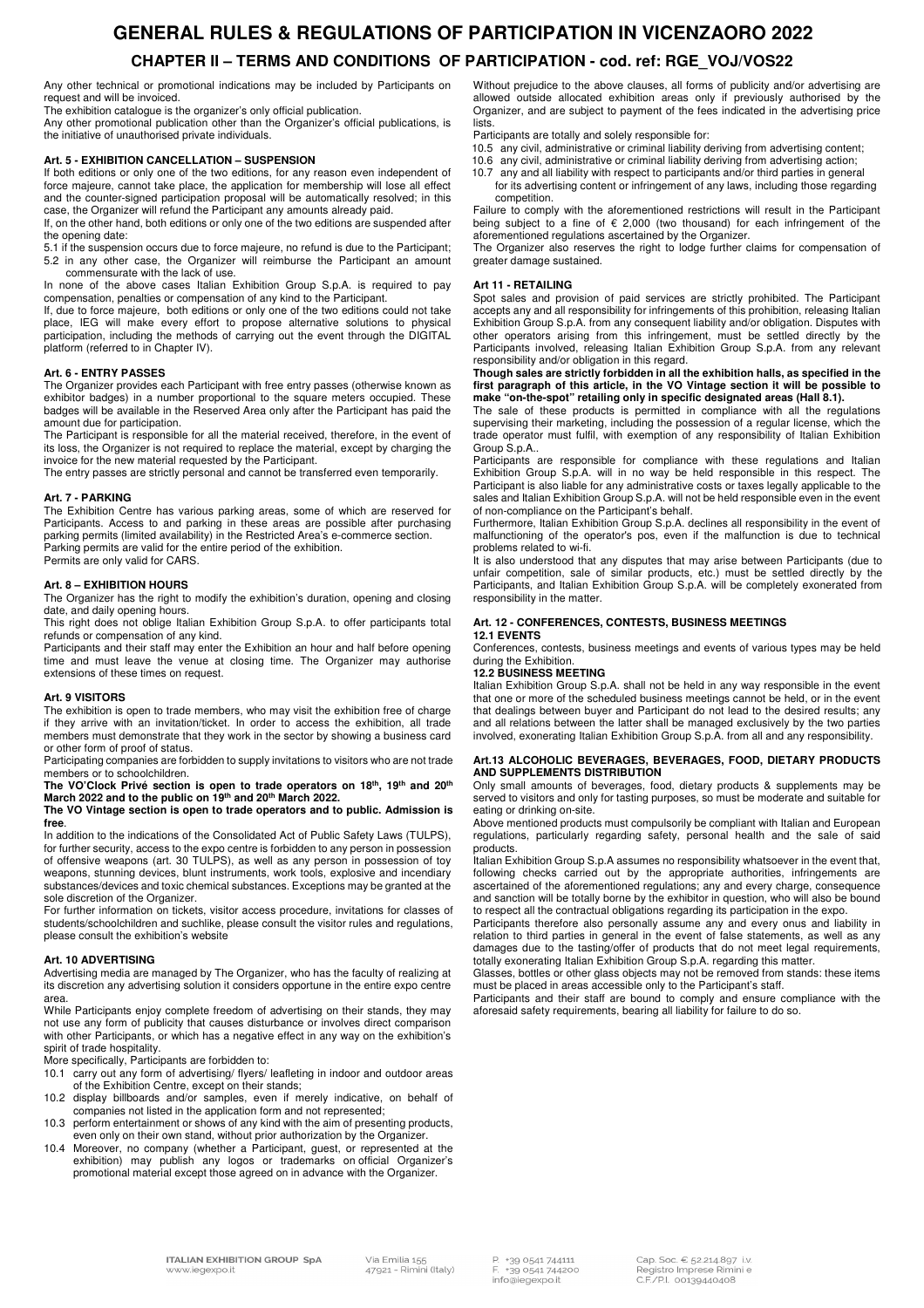## **GENERAL RULES & REGULATIONS OF PARTICIPATION VICENZAORO 2022 CHAPTER III – GENERAL RULES OF PARTICIPATION - cod. ref: RGE\_VOJ/VOS22**

#### **Art. 1 - DAMAGES - INSURANCE**

Italian Exhibition Group S.p.A. is not liable for damage to persons and property, regardless of how or by whom this might be caused.

After confirmation of participation in the event, Italian Exhibition Group S.p.A. automatically insures individual exhibiting companies that have paid the registration fee as follows:

#### **1.1 PARTICIPANT'S "COMPANY MULTIRISK" COVERAGE:**

What is insured: goods, equipment, furniture, including the stand value for a total of  $\epsilon$ 26,000. In the event that the total value of the goods exceeds the amount of the Base Coverage referred to above, it is advisable to adhere to the optional supplementary coverage, which can be purchased by completing the form M downloadable in the area reserved for the exhibitor on the exhibition site, and which will allow to also activate other additional guarantees. In the absence of supplementary adhesion, the coverage of the damage will take place in proportion to the value ascertained in the appraisal by the Insurance Company

Duration of coverage: period for which the insured items are on Exhibition Centre premises, including installation and dismantling.

Risks insured: SUMMARY OF COVERAGE (\*)

Fire due to any cause – Lightning – explosion and outbreak produced by not explosive devices - Spontaneous combustion – Road vehicle impact – Theft – Robbery – weather event - Rainwater or water pipe leakage – Collapse – Breakages (excluding fragile objects) – Falling aeroplane, aeroplane parts or air freight.

Damage caused to insured items by actions carried out by order of public authorities with the aim of preventing or limiting damage is considered the equivalent of the aforesaid events.

Are expressly excluded from this insurance coverage: pilferage and pickpocketing – any damage to precious stones and metals, money and jewels.

Franchise: a general franchise of  $\epsilon$  250.00 to be borne by the claimant will be applied to each loss.

In the case of goods exhibited outdoors, the franchise is increased to  $\epsilon$  515.00 for each loss.

#### **1.2 REPORT**

Reporting incidents: the insured parties (individual Participants) must:

- 1.2.1 inform the insurance company (ZURICH INSURANCE PLC Malatestiana Bernardi Srl, address: Via Flaminia, 80 - 47923 RIMINI (ITALY) phone +39 0541 393477 - Fax +39 0541 393478 email: alessandra.ioni@malatestianabernardi.it) and Italian Exhibition Group Spa within 48 hours of the loss;
- 1.2.2 in the event of theft immediately report the event also to the public authorities

## (to be attached to the claim form). **1.3 PARTICIPANT'S "THIRD PARTY CIVIL LIABILITY" COVERAGE:**

What is insured: civil liability of Participants and Participant staff during the period of the exhibition, including stand installation (excluding loading and unloading of goods/materials) and dismantling operations, and any demonstrations or trials; with the exclusion of liability on behalf of the insured party in his role as manufacturer/producer.

Other Participants are considered third parties.

The policy does not cover damage to Participant property and property held for any reason. Maximum insurable values: € 2,500,000.00 for each loss, with a limit of € 2,500,000.00

for each person suffering bodily injury and € 2,500,000.00 for damage to property. NB:

(\*) In the event of controversy, the ONLY DOCUMENTS ACCEPTED are the PARTICIPANT'S "COMPANY MULTIRISK" COVERAGE and PARTICIPANT'S "THIRD PARTY CIVIL LIABILITY" COVERAGE, deposited with Italian Exhibition Group S.p.A. The cost for the above insurance coverage is included in the registration fee (see General Rules & Regulation, Rates) .

Participants can, however, make direct arrangements for the insurance coverage they think most appropriate, independently of the arrangements.

In fact, Participants duly release Italian Exhibition Group S.p.A. from all liability deriving from the presence of goods, equipment, furnishings, stands, etc. on the premises where the event takes place

#### **ART. 2 - INDUSTRIAL AND INTELLECTUAL PROPERTY RIGHTS**

**2.1** Participant accepts all liability for holding rights on brands, logos, patents, industrial inventions and models, and copyrights applicable to products and/or machinery on display. The Participant therefore holds Italian Exhibition Group S.p.A. harmless from all claims in the event of any such infringement or in the case of breach of competition regulations with regard to other Participants and third parties in general. Any disputes that may arise among Participants or between Participants and third parties must therefore be settled directly by the parties, exonerating Italian Exhibition Group S.p.A. from any liability and/or obligation.

#### **Art. 3 – EXHIBITION NAME OWNERSHIP**

Italian Exhibition Group S.p.A. claims as its exclusive property, the trademarks "VICENZAORO", "VO'CLOCK" and "VO VINTAGE" with all their modifications, abbreviations, simplifications and acronyms. It is forbidden for anyone to use it in any case without the prior written consent of Italian Exhibition Group S.p.A .

#### **Art. 4 - CLAIMS**

 Communications and/or complaints of any kind will only be taken into consideration if made in writing.

#### **Art. 5 - GENERAL RULES AND REGULATIONS, SUPPLEMENTS AND MODIFICATIONS**

The Organizer reserves the right to supplement and/ or modify the Exhibition's General Rules & Regulations at any time with provisions intended to improve the event. These provisions, in particular those specified in the online Technical Documents of the reserved area, are binding for all concerned, as they are an integral part of these General Rules & Regulations.

In the event of Participant's failure to comply with the General Rules & Regulations, Organizer reserves the right to take appropriate legal action to claim compensation for the damages.

#### **Art. 6 - PHOTOGRAPHIC AND VIDEO REPRODUCTIONS**

Italian Exhibition Group reserves the exclusive rights to any reproduction via photographs, videos, designs or other media of both the expo centre and the individual stands. Only photographers/video makers authorized by Italian Exhibition Group can operate in the expo centre halls.

The aforesaid photographers/video makers will gather and process photographic and video images and/or interviews regarding products, machinery, material exhibited and/or written material of which participants are the owners and/or producers/manufacturers and/or licensee, exclusively for informative purposes or corporate, advertising and promotional communication, in particular, purely as an example that is in no way exhaustive, by diffusion in daily papers, periodicals, television, posters, informative and/or illustrative brochures, newsletters, Web sites – such as, for example, the Web site www.iegexpo.it and connected sites - social network profiles (Facebook, Twitter, Whatsapp, YouTube, Vimeo, and suchlike) in ebooks (digital publishing), printed publications (exhibition catalogues, Trendbooks, etc…) in general (the list is given purely as an example and must not be intended as complete).

By signing these Rules and Regulations, participants express specific consent to the aforesaid shooting/recordings and their use as indicated above, without claiming any economic compensation. In the event of participants not intending to authorize the aforementioned photo/video coverage, they must communicate this to the photographer/video maker before it is carried out.

#### **Art. 7 - ACCEPTANCE OF GENERAL RULES AND CONDITIONS- OFFICIAL LANGUAGE, APPLICABLE LAW AND COMPETENT COURT**

On submission of the application form and following signing of the "participation proposal", applicants:

7.1 Unconditionally accept the provisions of these Rules and District Technical Regulations;

7.2 Undertake to respect and make their fitting companies/suppliers to respect the District Technical Rules, always available on the exhibition website and integral part of the application form and consequent signed participation proposal

7.3 Acknowledge Italian as the official language in any document and communication (included commercial ones) and the applicability of Italian Law;

7.4 Acknowledge the exclusive competence of the Rimini Courts for any controversy.

**ART. 8 LEGISLATIVE DECREE 231/2001, CODE OF ETHICS AND TERMINATION**  Italian Exhibition Group has approved and adopted the Organization, Management and Control System as per Legislative Decree. 8 June 2001, N°. 231 (hereafter indicated as "System") and its Code of Ethics, which indicates the ethic principles it applies when carrying out its business. These documents are accessible in electronic format on the Web site www.iegexpo.it.

Participants declare that they know the regulations in

Legislative Decree 231/2001, share the values indicated in Italian Exhibition Group's Code of Ethics and the principles of the aforementioned regulations and intend abstaining from any and all behaviour contrary to them in the execution of this contract.

Any infringement of these principles is considered as a breach of contract and, as such, authorizes Italian Exhibition Group to terminate the existing relations, as per and according to Article 1456 of Italian Civil Law.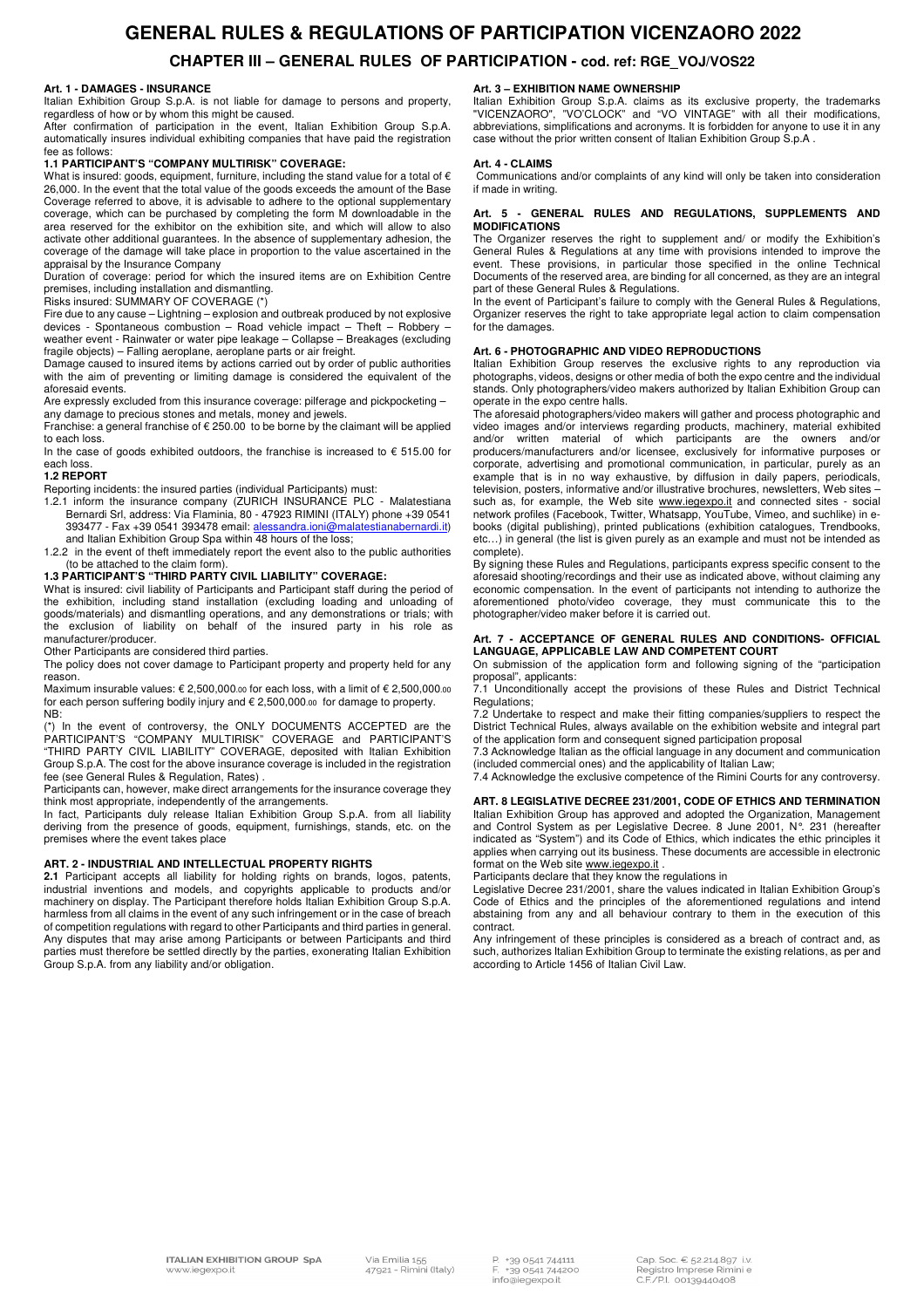## **GENERAL RULES & REGULATIONS OF PARTICIPATION VICENZAORO January and September edition 2022**

## **CHAPTER IV - RULES OF PARTICIPATION REGISTRATION AND PARTICIPATION IN THE PHYSICAL AND VIRTUAL EVENT**

#### **cod. ref: RGE\_VOJ-VOS22**

#### **GENERAL DEFINITIONS OF ACCESS TO DIGITAL PARTICIPATION**

To allow a complete understanding and acceptance of these terms and conditions, the following terms, in the singular and plural, will have the meaning indicated below: Owner of the platform: Italian Exhibition Group SpA

**Web platform**: website my.vicenzaoro.com

**Products**: The goods and/or services provided through the web Platform by an Exhibitor.

**User**: any subject accessing or utilizing the web platform.

**Participants**: The physical or giuridical person other than Italian Exhibition Group SpA that acting on their commercial or professional needs.

**Web Platform**: any textual or media element present, like advertising, reviews, texts, logos, videos, images, instant messaging etc

**Conditions**: The present contract disciplines the relationship between Italian Exhibition Group SpA and the exhibitors that will physically participate to events and contextually to the Web Platform.

#### **Art 1 - RULES FOR REGISTRATION OF PARTICIPANTS TO THE WEB PLATFORM**

The my.vicenzaoro.com Web Platform offered by Italian Exhibition Group SpA allows Participants to get in touch with interested visitors.

Italian Exhibition Group SpA is not part of the relationship that will be established between Visitors and Participants and does not assume any responsibility deriving from the relationships established between them.

Italian Exhibition Group SpA reserves the right to include incomplete or non-original applications for membership on the waiting list. For the payments of the participation fees, reference is made to Article 3 CHAPTER II.

#### **Art. 2 – SAFETY REGULATIONS**

All documents, files, videos, images, etc. entered by the exhibitor, or whoever on his behalf, must be previously checked free of "computer viruses". For this purpose, the Participant, by signing this regulation, assumes responsibility that the multimedia material uploaded on the platform will be free of "computer viruses". The Participant assumes any compensation costs if this condition is not true. The sum relating to the compensation will be quantified on the basis of any damage found.

Failure to comply with the safety measures outlined above will entitle Italian Exhibition Group SpA to:

prohibit the defaulting participant, or whoever on his behalf, from operating on the Web Platform of the fair in question;

exclude the Participant from participating in the event.

#### **Art. 3 - PLATFORM CLOSURE AND MULTIMEDIA MATERIALS TREATMENT.**

The closing date of the platform will be the last day of the event from the dates stated, with any on-demand content that can also be used later, the details will be duly communicated by the organizer on the website www.vicenzaoro.com

All content uploaded by the exhibitor to it will be processed by Italian Exhibition Group SpA as indicated in art. 8 of this regulation.

Art. 3.1 Italian Exhibition Group SpA has the right to change the duration, the opening and closing date and the daily timetable of the Platform. This faculty does not entail, for Italian Exhibition Group SpA, any payment to the participant of total reimbursements or indemnities of any kind.

#### **Art. 4- GUARANTEES, LIABILITY, FORCE MAJEURE, THIRD PARTY WEBSITES** Disclaimer of Warranties.

Italian Exhibition Group SpA will make every effort to ensure that the Web Platform and the display of its contents, during the days of the digital exhibition, are available 24 hours a day without interruption; but it cannot in any way be held responsible if, for any reason, the Web Platform is not accessible and / or operational at any time or for any period.

Access to the Web Platform may be suspended temporarily and without notice in the event of system failure, maintenance, repairs or for reasons completely unrelated to the will of Italian Exhibition Group SpA or for events of force majeure.

Italian Exhibition Group SpA assumes no responsibility for any fraudulent or illegal use that may be made by third parties, of the contents inserted, including by the Exhibitor, within the Web Platform.

Italian Italian Exhibition Group SpA will not be responsible for:

any loss of commercial opportunity and any other loss, even indirect, possibly suffered by the Exhibitor that are not a direct consequence of the breach of the contract by Italian Exhibition Group SpA

incorrect or unsuitable use of the Web Platform by the participant

#### **Art. 5- LINK TO THIRD PARTY WEBSITES**

The Web Platform may contain links to third party websites / applications. Italian Exhibition Group SpA does not exercise any control over them and, therefore, is in no way responsible for the contents of these websites / applications. Some of these links may refer to third party websites / applications that provide services through the Web Platform. In these cases, the general conditions for use of the site / Web Platform and for the use of the service provided by third parties will apply to the individual services. , with respect to which Italian Exhibition Group SpA assumes no responsibility.

#### **Art. 6 – RESPONSIBILITY OF THE PARTICIPANT**

The Participant assumes all responsibility for the ownership of rights on trademarks and other distinctive signs, patents, industrial inventions, industrial models, photos, videos, and the violation of copyright and personality rights inherent in all the contents included within the own virtual space, as well as on all products and / or machinery on display. The Participant, therefore, releases Italian Exhibition Group SpA from any burden and responsibility in the event of violation of the aforementioned rights and in any case of violation of the rules for the protection of competition, industrial property and private individuals both towards other Participants towards third parties in general. Any disputes in this regard between exhibitors or between participants and third parties must therefore be resolved directly between them, with the exemption of Italian Exhibition Group SpA. from any burden and / or liability.

#### A**rt. 7- B2B PROGRAM**

The meetings requested by the Visitor will become effective only if also confirmed by the Participant. The participant will be able to view the agenda within their control panel which will contain the required B2B meetings and any new requests made by visitors. Please note that the agendas may be subject to change until the last moment. During the days of the event, the B2B meetings will be held during the exhibition hours. The Organizer reserves the right to change the daily schedule of B2B meetings. There is no limit to the duration of the meeting agreed between the parties.

#### **Art. 8- MULTIMEDIA MATERIALS DISCLAIMER IN ACCORDANCE WITH LAW**

The participant expressly authorizes Italian Exhibition Group SpA, to use images / videos portraying himself, the company profile page and the exhibited products of the participant. Italian Exhibition Group SpA. May use the aforementioned images / videos not only for journalistic and communication purposes, but also for promotional and commercial purposes. No use will be made in contexts prohibited by law or that compromise its decorum and dignity. The treatment of multimedia materials will be carried out by Italian Exhibition Group SpA in full compliance with the regulations in force on the subject. No compensation for the Participant will be provided for the aforementioned use.